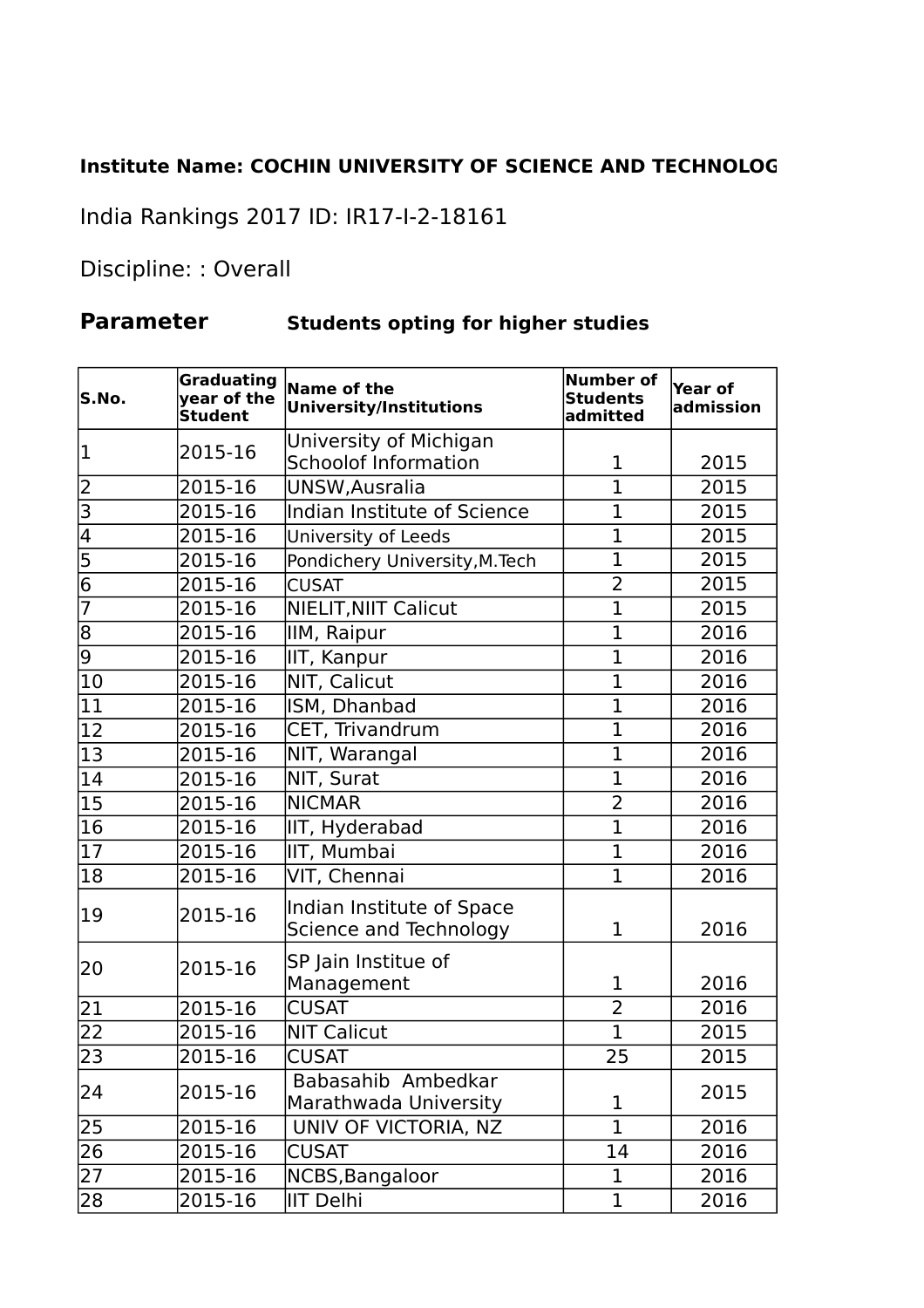| 29                          | 2015-16 | NIO, Goa                                        | 1              | 2016 |
|-----------------------------|---------|-------------------------------------------------|----------------|------|
| $\overline{30}$             | 2015-16 | IIT, Khargpur                                   | 8              | 2016 |
| $\overline{31}$             | 2015-16 | <b>IIT Delhi</b>                                | $\overline{3}$ | 2016 |
| $\overline{32}$             | 2015-16 | IIM, Raipur                                     | $\overline{1}$ | 2016 |
| 33                          | 2015-16 | IIT, Kanpur                                     | $\overline{1}$ | 2016 |
| 34                          | 2015-16 | NIT, Calicut                                    | $\overline{1}$ | 2016 |
| 35                          | 2015-16 | NIT, Warangal                                   | $\mathbf 1$    | 2016 |
| 36                          | 2015-16 | NIT, Surat                                      | $\overline{1}$ | 2016 |
| 37                          | 2015-16 | IIT, Hyderabad                                  | $\overline{1}$ | 2016 |
| 38                          | 2015-16 | IIT, Mumbai                                     | $\mathbf 1$    | 2016 |
| 39                          | 2015-16 | <b>National TSING HUA</b><br>University, Taiwan | $\mathbf{1}$   | 2016 |
| 40                          | 2015-16 | Cochin University of Science<br>and Technology  | $\mathbf{1}$   | 2016 |
| 41                          | 2015-16 | Cochin University of Science<br>and Technology  | $\mathbf 1$    | 2016 |
| 42                          | 2015-16 | Cochin University of Science<br>and Technology  | $\mathbf 1$    | 2016 |
| 43                          | 2015-16 | IIT Guwahati                                    | 1              | 2016 |
| 44                          | 2015-16 | IIM Kashipur, Uttarakhand                       | $\mathbf{1}$   | 2016 |
| $\overline{45}$             | 2015-16 | IIT Kanpur                                      | $\overline{1}$ | 2016 |
| $\overline{46}$             | 2015-16 | IIT-M                                           | $\overline{1}$ | 2015 |
| $\overline{47}$             | 2015-16 | Amrita Deemed                                   | $\overline{1}$ | 2015 |
| 48                          | 2015-16 | NIT-C                                           | $\overline{1}$ | 2015 |
| 49                          | 2015-16 | <b>Stuttgurt University</b>                     | $\overline{2}$ | 2016 |
| 50                          | 2015-16 | Karlsruhe University                            | $\overline{2}$ | 2015 |
| $\overline{51}$             | 2015-16 | NCBS, Bangaloor                                 | $\overline{1}$ | 2016 |
| 52                          | 2015-16 | NIO, Goa                                        | $\mathbf 1$    | 2016 |
| $\overline{53}$             | 2015-16 | IIT Delhi                                       | $\overline{1}$ | 2016 |
| 54                          | 2015-16 | 1 Babasahib Ambedkar<br>Marathwada University   | 1              | 2012 |
| $\overline{1}$              | 2014-15 | National Institute of Science                   | $\mathbf 1$    | 2014 |
| $\overline{2}$              | 2014-15 | MBA, IIM Indore                                 | 2              | 2016 |
| 3                           | 2014-15 | School of Architecture and<br>Planning, Delhi   | $\mathbf 1$    | 2015 |
| $\frac{4}{5}$ $\frac{5}{6}$ | 2014-15 | VIT, Chennai                                    | $\mathbf{1}$   | 2015 |
|                             | 2014-15 | IIT, Kharagpur                                  | $\overline{2}$ | 2015 |
|                             | 2014-15 | CUSAT, Cochin                                   | 4              | 2015 |
| $\overline{7}$              | 2014-15 | RIT, Kottayam                                   | $\overline{1}$ | 2015 |
| $\overline{8}$              | 2014-15 | Kannur Engg College                             | 1              | 2015 |
| $\overline{9}$              | 2014-15 | IIT, Chennai                                    | $\overline{1}$ | 2015 |
| 10                          | 2014-15 | CET, Trivandrum                                 | 1              | 2015 |
| 11                          | 2014-15 | IIT, Rourkee                                    | $\overline{1}$ | 2015 |
| $\overline{12}$             | 2014-15 | KUFOS, Cochin                                   | $\mathbf 1$    | 2015 |
| 13                          | 2014-15 | NIT, Trichy                                     | $\mathbf{1}$   | 2015 |
| 14                          | 2014-15 | Sarabhai Institute,<br>Trivandrum               | $\mathbf 1$    | 2015 |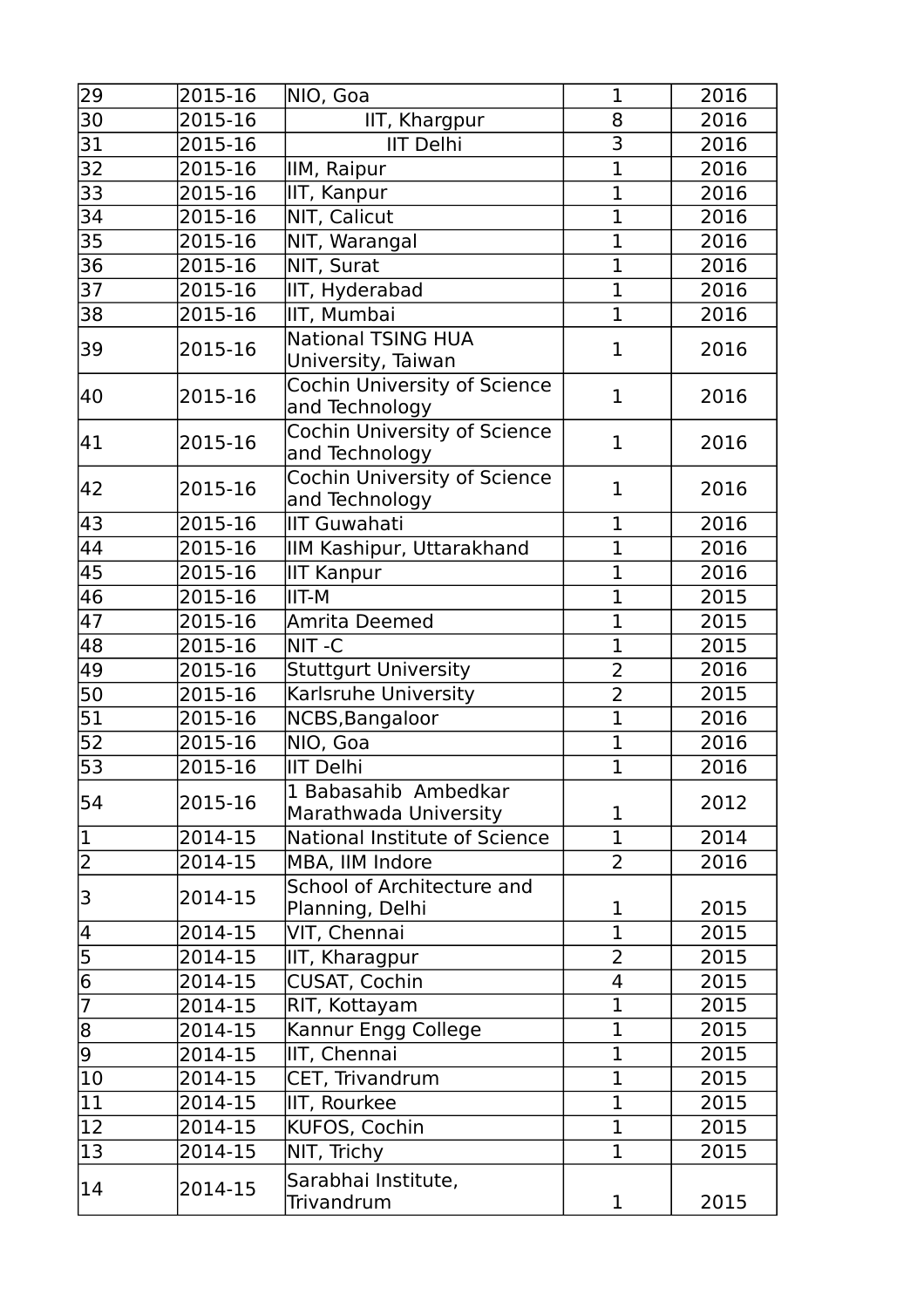| 15              | 2014-15 | IndiraGandhi College                                            | 1              | 2015 |
|-----------------|---------|-----------------------------------------------------------------|----------------|------|
| $\overline{16}$ | 2014-15 | AISAT, Cochin                                                   | $\overline{1}$ | 2015 |
| $ 17\rangle$    | 2014-15 | INU                                                             | $\mathbf{1}$   | 2015 |
| 18              | 2014-15 | University of Paderbor,<br>Germany                              | $\mathbf{1}$   | 2016 |
| 19              | 2014-15 | Mittweida University of<br><b>Applied Sciences</b>              | 1              | 2016 |
| $ 20\rangle$    | 2014-15 | <b>RIT</b>                                                      | $\mathbf{1}$   | 2014 |
| 21              | 2014-15 | <b>CUSAT</b>                                                    | 24             | 2015 |
| 22              | 2014-15 | NIT Tiruchirapalli (Krishnaraj,<br>ME)                          | $\overline{2}$ | 2015 |
| 23              | 2014-15 | IIT Bombay (Karun Dev,<br>Aloshious Lambai, ME)                 | $\overline{c}$ | 2016 |
| 24              | 2014-15 | NIT Suratkal                                                    | $\overline{1}$ | 2015 |
| 25              | 2014-15 | IIT Madras (Sleeba Varghese,<br>ME)                             | 1              | 2016 |
| 26              | 2014-15 | <b>NIT Calicut</b>                                              | $\mathbf{1}$   | 2015 |
| 27              | 2014-15 | <b>CUSAT</b>                                                    | 2              | 2015 |
| 28              | 2014-15 | <b>Stuttgurt University</b>                                     | $\overline{2}$ | 2016 |
| 29              | 2014-15 | Nagpur University                                               | $\overline{1}$ | 2014 |
| 30              | 2014-15 | Mysore University                                               | 1              | 2014 |
| 31              | 2014-15 | <b>IIT MADRAS</b>                                               | $\overline{1}$ | 2016 |
| 32              | 2014-15 | ISC (Central University of<br>Kerala                            | $\mathbf{1}$   | 2016 |
| 33              | 2014-15 | <b>INSTEM</b>                                                   | $\mathbf 1$    | 2015 |
| 34              | 2014-15 | Dept. of Plant Molecular<br>biology, University of Delhi        | 1              | 2015 |
| 35              | 2014-15 | Rajiv Gandhi Centre for<br>Biotechnology, Trivandrum,<br>Kerala | $\mathbf 1$    | 2015 |
| 36              | 2014-15 | Faculty of Biosciences,<br>University of Nordland,<br>Norway    | 1              | 2015 |
| 37              | 2014-15 | Indian institute of science                                     | $\overline{2}$ | 2015 |
|                 | 2014-15 | 1. National Centre for<br>Antarctic and ocean<br>research, Goa  | $\mathbf 1$    | 2015 |
|                 | 2014-15 | 2. Babha Atomic Research<br>Centre, Kalpakkam                   | $\mathbf 1$    | 2015 |
| 38              | 2014-15 | NIO , Goa                                                       | $\overline{2}$ | 2015 |
| $\overline{39}$ | 2014-15 | INCOIS, Hyderabad                                               | 1              | 2015 |
| 40              | 2014-15 | Fourth Paradigm Institute                                       | 1              | 2015 |
| $\overline{41}$ | 2014-15 | 1 Nagpur University                                             | $\mathbf{1}$   | 2013 |
| 42              | 2014-15 | 2 Mysore University                                             | $\overline{1}$ | 2013 |
| $\overline{1}$  | 2013-14 | Anna University                                                 | 1              | 2013 |
| $\overline{2}$  | 2013-14 | Institute of Engineers                                          | $\overline{1}$ | 2013 |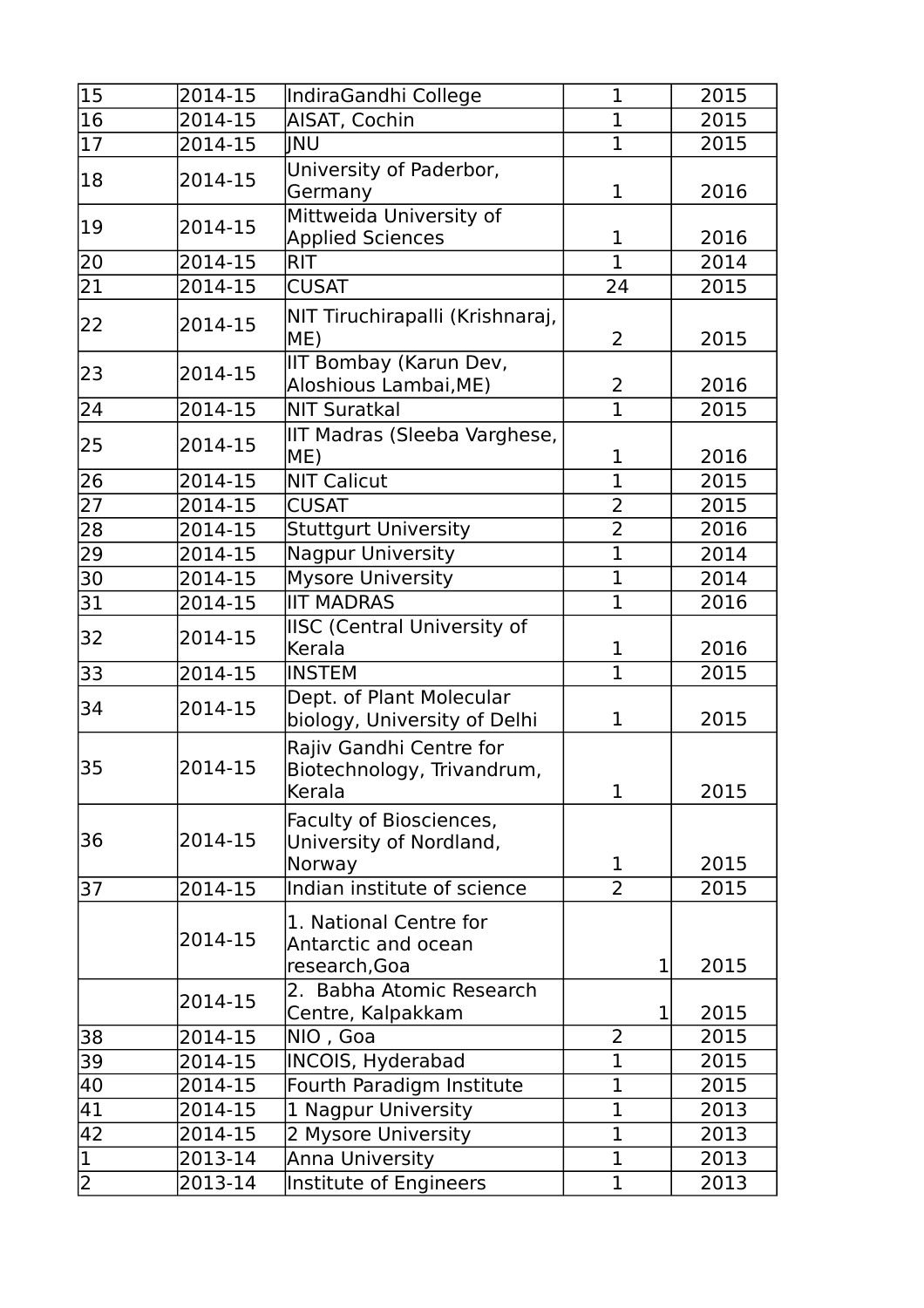| 3                           | 2013-14 | <b>INDIAN STATISTICAL</b>                                        |                |      |
|-----------------------------|---------|------------------------------------------------------------------|----------------|------|
|                             |         | INSTITUTE                                                        | $\mathbf{1}$   | 2014 |
| $\overline{\mathcal{A}}$    | 2013-14 | <b>IIISER TRIVANDRUM</b>                                         | $\mathbf{1}$   | 2014 |
| $\frac{5}{6}$ $\frac{6}{7}$ | 2013-14 | <b>IIST TRIVANDRUM</b>                                           | $\mathbf{1}$   | 2014 |
|                             | 2013-14 | RGCB                                                             | $\mathbf{1}$   | 2014 |
|                             | 2013-14 | Srichitira                                                       | $\mathbf{1}$   | 2014 |
| $\overline{8}$              | 2013-14 | <b>CUSAT</b>                                                     | $\mathbf 1$    | 2014 |
| 9                           | 2013-14 | University of Newcastle,<br>Sydney, Australia                    | $\mathbf{1}$   | 2014 |
| 10                          | 2013-14 | University of Szeged,<br>Budapest, Hungary                       | $\mathbf{1}$   | 2014 |
| 11                          | 2013-14 | <b>IIT Chennai</b>                                               | $\mathbf 1$    | 2014 |
| $ 12\rangle$                | 2013-14 | MANIT, BHOPAL                                                    | $\overline{1}$ | 2013 |
| 13                          | 2013-14 | <b>NIT Tiruchirapalli</b>                                        | $\mathbf 1$    | 2015 |
| 14                          | 2013-14 | <b>Mepco Schlenk Engineering</b><br>College, Sivakasi (TN)       | $\mathbf{1}$   | 2014 |
| 15                          | 2013-14 | Saintgits College of<br>Engineering, Kottayam (MG<br>University) | $\mathbf{1}$   | 2014 |
| 16                          | 2013-14 | NIT, Allahabad                                                   | $\overline{1}$ | 2014 |
| 17                          | 2013-14 | Government Engineering<br>College, Trivandrum                    | $\mathbf{1}$   | 2014 |
| 18                          | 2013-14 | University of Central Florida                                    | $\mathbf{1}$   | 2015 |
| 19                          | 2013-14 | <b>BITS Pilani</b>                                               | $\mathbf{1}$   | 2014 |
| 20                          | 2013-14 | NIT, Silchar                                                     | $\mathbf{1}$   | 2014 |
| 21                          | 2013-14 | IIT, Rourkie                                                     | 3              | 2014 |
| 22                          | 2013-14 | NIT, Calicut                                                     | 4              | 2014 |
| $\overline{23}$             | 2013-14 | IIT, Kharagpur                                                   | $\mathbf{1}$   | 2014 |
| $\overline{24}$             | 2013-14 | VNIT, Nagpur                                                     | $\overline{1}$ | 2014 |
| 25                          | 2013-14 | IIT, BHU                                                         | $\mathbf{1}$   | 2014 |
| 26                          | 2013-14 | MACE, Kothamangalam                                              | $\mathbf{1}$   | 2014 |
| 27                          | 2013-14 | NIT, Trichy                                                      | $\mathbf{1}$   | 2014 |
| 28                          | 2013-14 | Vellore Institute of Science<br>and Technology                   | $\mathbf{1}$   | 2015 |
| 29                          | 2013-14 | <b>CUSAT</b>                                                     | 22             | 2014 |
| 30                          | 2013-14 | MG University                                                    | 2              | 2015 |
| 31                          | 2013-14 | ΙIΜ                                                              | $\mathbf{1}$   | 2015 |
| $\overline{32}$             | 2013-14 | <b>CUSAT PHD</b>                                                 | $\overline{2}$ | 2014 |
| 33                          | 2013-14 | TU Dresden, Germany                                              | $\overline{1}$ | 2015 |
| $\overline{34}$             | 2013-14 | IIT Madras                                                       | $\mathbf{1}$   | 2014 |
| 35                          | 2013-14 | <b>NIT Calicut</b>                                               | $\mathbf{1}$   | 2014 |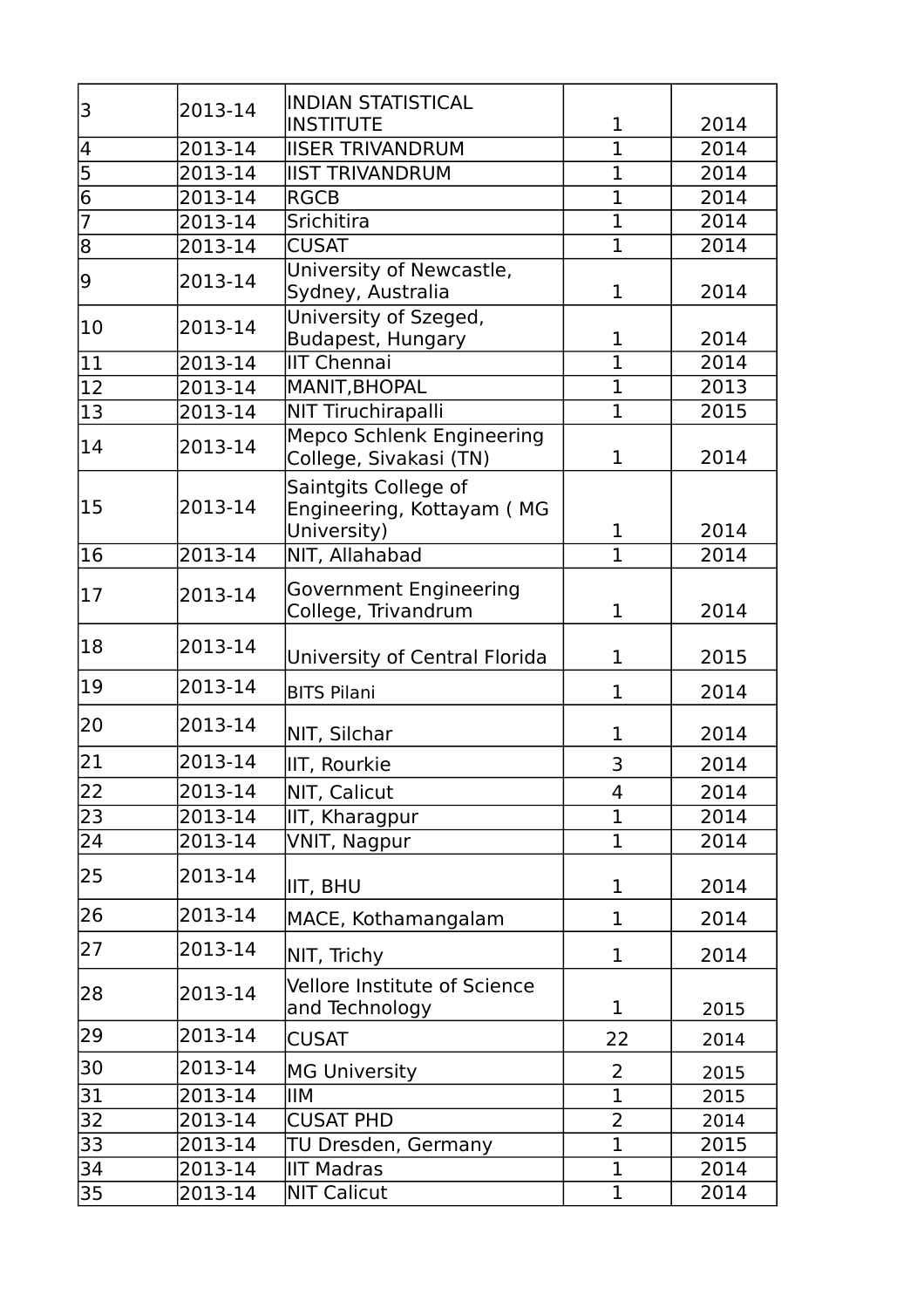| $\overline{36}$ | 2013-14 | Amrita Deemed                                               | 1              | 2014 |
|-----------------|---------|-------------------------------------------------------------|----------------|------|
| 37              | 2013-14 | Karlsruhe University                                        |                | 2014 |
| 38              | 2013-14 | NIO, Goa                                                    | 4              | 2014 |
| 39              | 2013-14 | NIO, Cochin                                                 | 1              | 2014 |
| 40              | 2013-14 | <b>INCOIS</b>                                               | $\overline{2}$ | 2014 |
| 41              | 2013-14 | 1 Anna University                                           | 1              | 2014 |
| 42              | 2013-14 | 2. Institute of Engineers                                   | 1              | 2014 |
| 43              | 2013-14 | 1. Central marine Fisheries<br>research Institute, KOCHI    | 1              | 2015 |
| 44              | 2013-14 | 2.Cochin University of<br>Science and technology,<br>Cochin | 2              | 2016 |